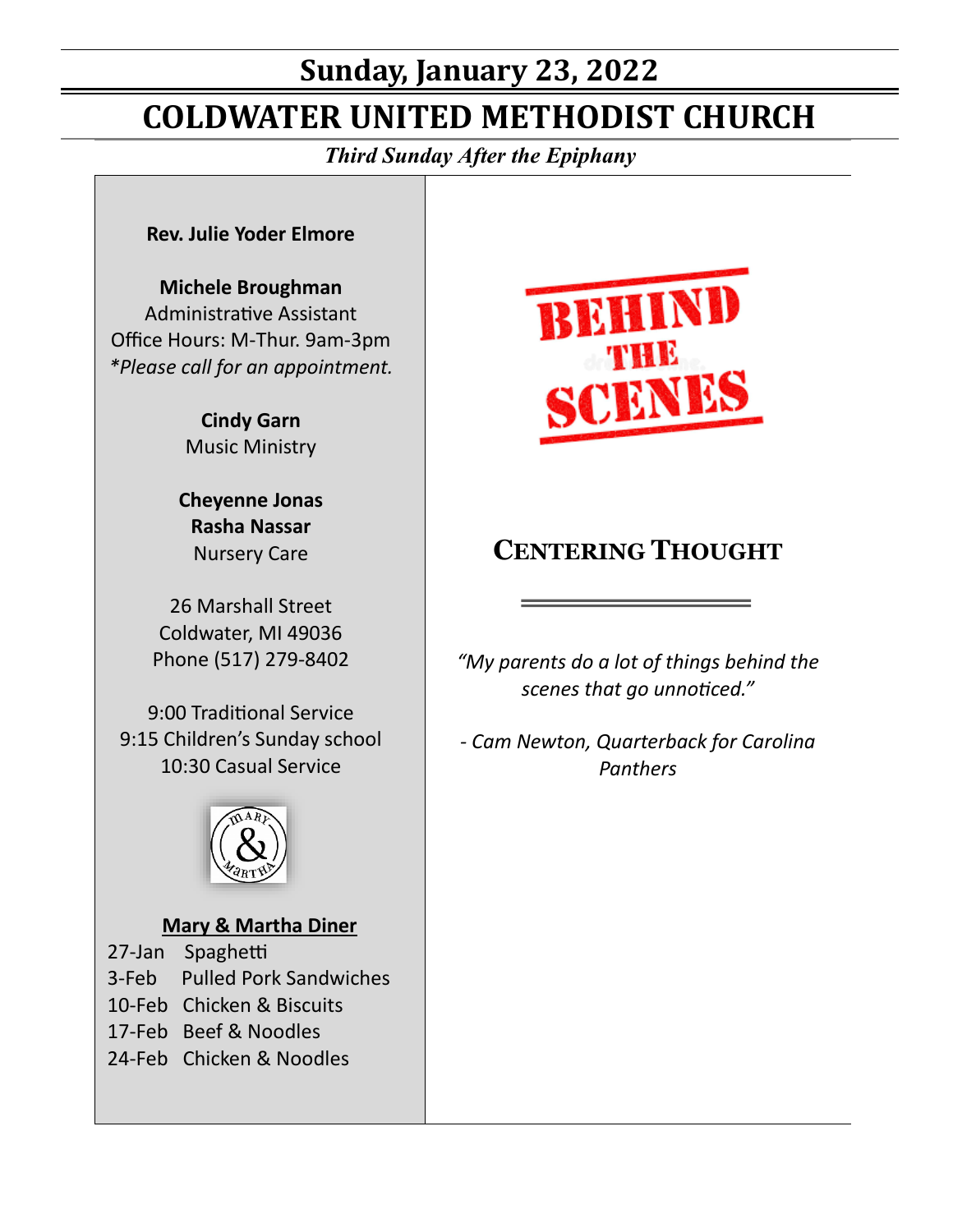*WELCOME*

We are glad to have you with us today.

**Hearing devices** and **large print hymnals** are available from the ushers.

**Holy Communion** is celebrated the first Sunday of every month.

# *Ways to connect with us*

*The Options for viewing this Sunday's Service: YouTube: https://www.youtube.com/channel/UCRGbDaBgke3ctmHq1ctf37w. Facebook: https://www.facebook.com/coldwaterum/.*

> *Coldwater UMC website [https://www.coldwaterum.org/](about:blank)*

*Coldwater United Methodist Church website Sermons page: https://www.coldwaterum.org/copy-of-sermons*

*Coldwater United Methodist Church website bulletins page: https://www.coldwaterum.org/newsletters-bulletins*

> *Coldwater UMC updated calendar [https://www.coldwaterum.org/calendar](about:blank)*

Please note that all *bulletin information & updates* need to be submitted to the Administrative Assistant each *Wednesday by 9:00 am*.

Thank you for your assistance.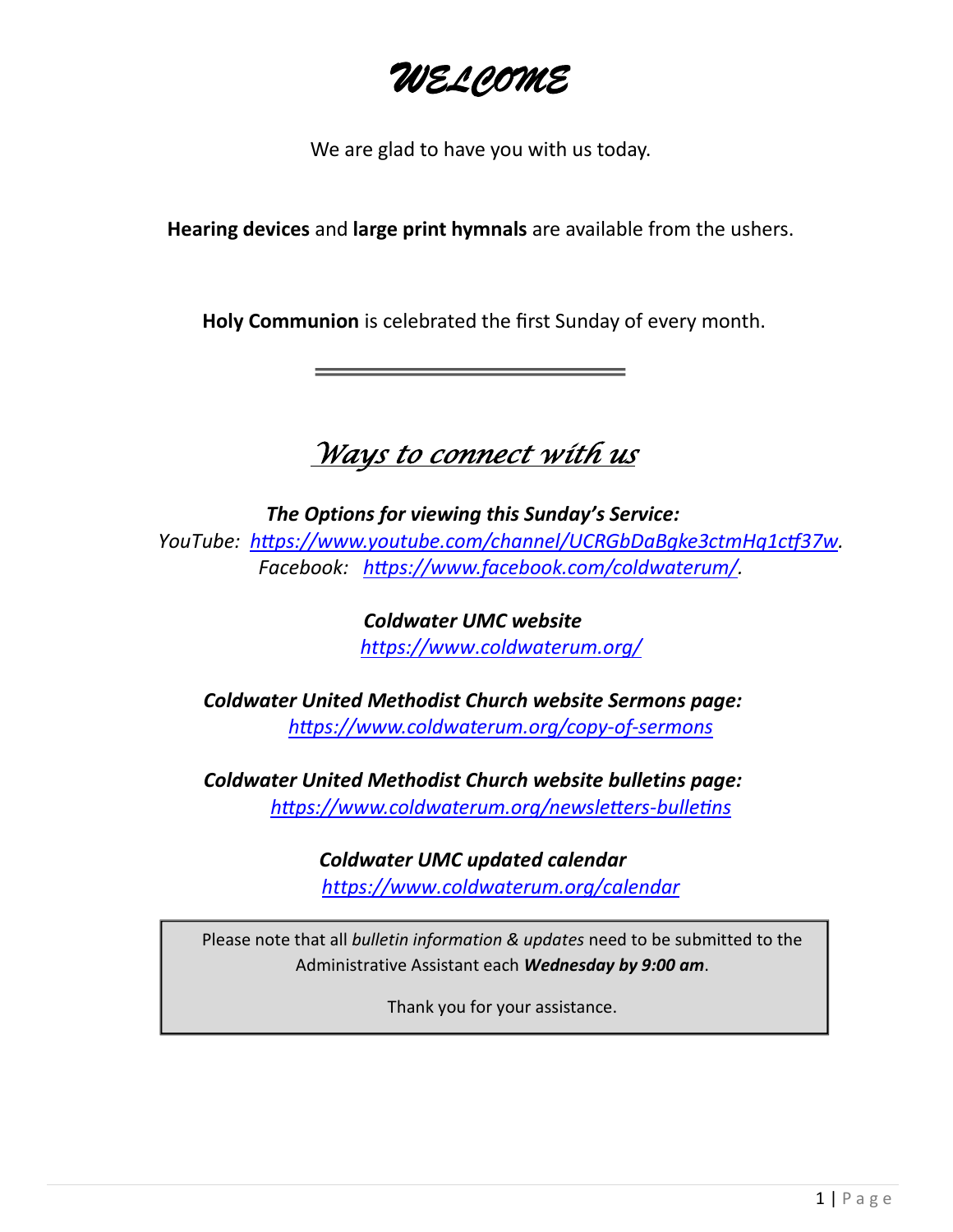### *9:00 am – Church Service*

| Prelude |
|---------|
|         |

 *Prelude "Christ is Made the Sure Foundation" Music: Henry Purcell (1680) Source: United Methodist Hymnal Gathering Song "A Community in Christ"*

- 
- *Welcome & Announcements*
- *Passing the Peace of Christ \**
- *Threshold Moment*
- *Calls to worship*

*Leader: We each have many gifts to offer in service to God.*

*People: Some will be teachers; others preachers; some will be capable leaders, others will be skillful workers; some will be those who have visions of all possibilities; others will find ways to make those visions a reality; some will develop ministries of peace and justice; others will seek to change unjust systems.*

*Leader: Each person here has been blessed by God.*

*People: Lord, help us to use those blessings to help others.*

| $\bullet$ | Opening Hymn*            | <b>UMH #399</b>         | "Take My Life and Let It Be"                |
|-----------|--------------------------|-------------------------|---------------------------------------------|
|           |                          | <b>TFWS #2227</b>       | "We Are the Body of Christ"                 |
| $\bullet$ | Scripture                |                         | 1 Corinthians 12:12-31a                     |
|           | <b>Children's Moment</b> |                         |                                             |
| $\bullet$ | Message                  | Rev. Julie Yoder Elmore | "You Are the Body"                          |
| $\bullet$ | <b>Responsive Hymn</b>   | <b>UMH #583</b>         | "Sois la Semilla" (You Are the Seed)        |
| $\bullet$ | Offering/Tithes          |                         |                                             |
| $\bullet$ | Doxology                 | <b>TFWS # 2036</b>      | "Give Thanks"                               |
| $\bullet$ | Pastoral & Lord's Prayer |                         |                                             |
| $\bullet$ | Closing Hymn *           | <b>TFWS # 2243</b>      | "We All Are One in Mission"                 |
|           |                          |                         | (to the tune of "O Jesus, I Have Promised") |
| $\bullet$ | Benediction *            |                         |                                             |
|           | Benediction Response *   | W&S#3117                | "Rule of Life"                              |
|           | Carrying out the Light * |                         |                                             |
| $\bullet$ | Postlude                 |                         | "Because Thou Hast Said"                    |
|           |                          |                         | Music: Paderborn Gesangbuch (1765)          |
|           |                          |                         | Source: United Methodist Hymnal             |
|           |                          | *Stand as able          |                                             |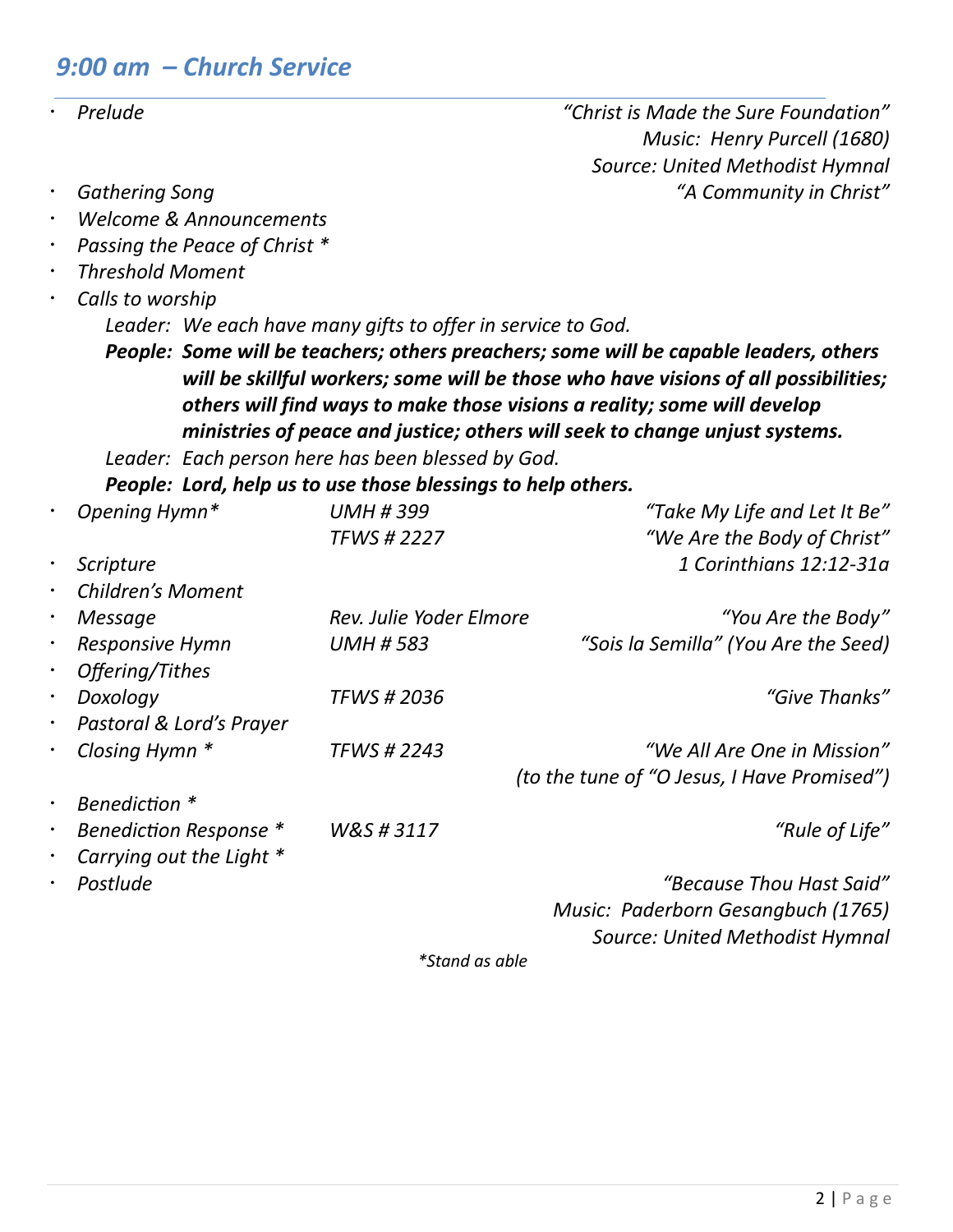### *Announcements*

FAITH & FOOT

*Faith & Food - A Bible Study for those in their 20's, 30's & 40's— The group is now meeting the first and third Wednesdays monthly from 6:00- 7:15 pm. The next gathering is Wednesday, February 2nd .* 

*Rev. Julie leads Daily Devotions via Facebook Live. To participate, simply go to the church's Facebook page, "Coldwater United Methodist Church," and you will find a devotional video Monday through Saturday at 6:45 am. Rev. Julie is leading from Disciplines: A Book of Daily Devotions 2022 published by Upper Room Book of Nashville, TN.*

*We are in need of one couple or one pair of individuals to help set up for fellowship on the 3rd Sunday each month. If you are able to help, please contact the office. Thank you, Michele.*

*All God's Children meets on the first Monday of each month at 6:30 PM in the Fellowship Hall. Please come and find out what we are all about. Please bring a friend.*

*UMW NEWS— The United Methodist Women are planning on hosting their annual Lenten Luncheon on Wednesday, April 13th at 12:00. Please put this date on your calendar. Everyone is invited to attend.*

*Chancel Choir rehearsals will resume February 2nd and will be held on Wednesday evenings from 6:45pm to 8pm in the sanctuary. Masks are required. I do have singer's masks available for those who would like one. There's always room for more people! If you are interested, please let me know - thank you! Cindy Garn, Music Ministry*

*SUB SANDWICH SALES are happening! Young Michigan Dances are once again selling subs for Super Bowl Sunday, February 13. Subs are only \$10 each. Please complete one form per sub sandwich and place in the designated box in the narthex along with your payment. Envelopes are available. Sales will continue through Sunday, February 6th and then you may pick up your sandwich(es) between 9:30 am-12:00 noon on Sunday February 13th .* 

*The Endowment Committee will be meeting the first week of February. Please submit any funding requests to Ruth Proctor or the church office by Monday, January 31.*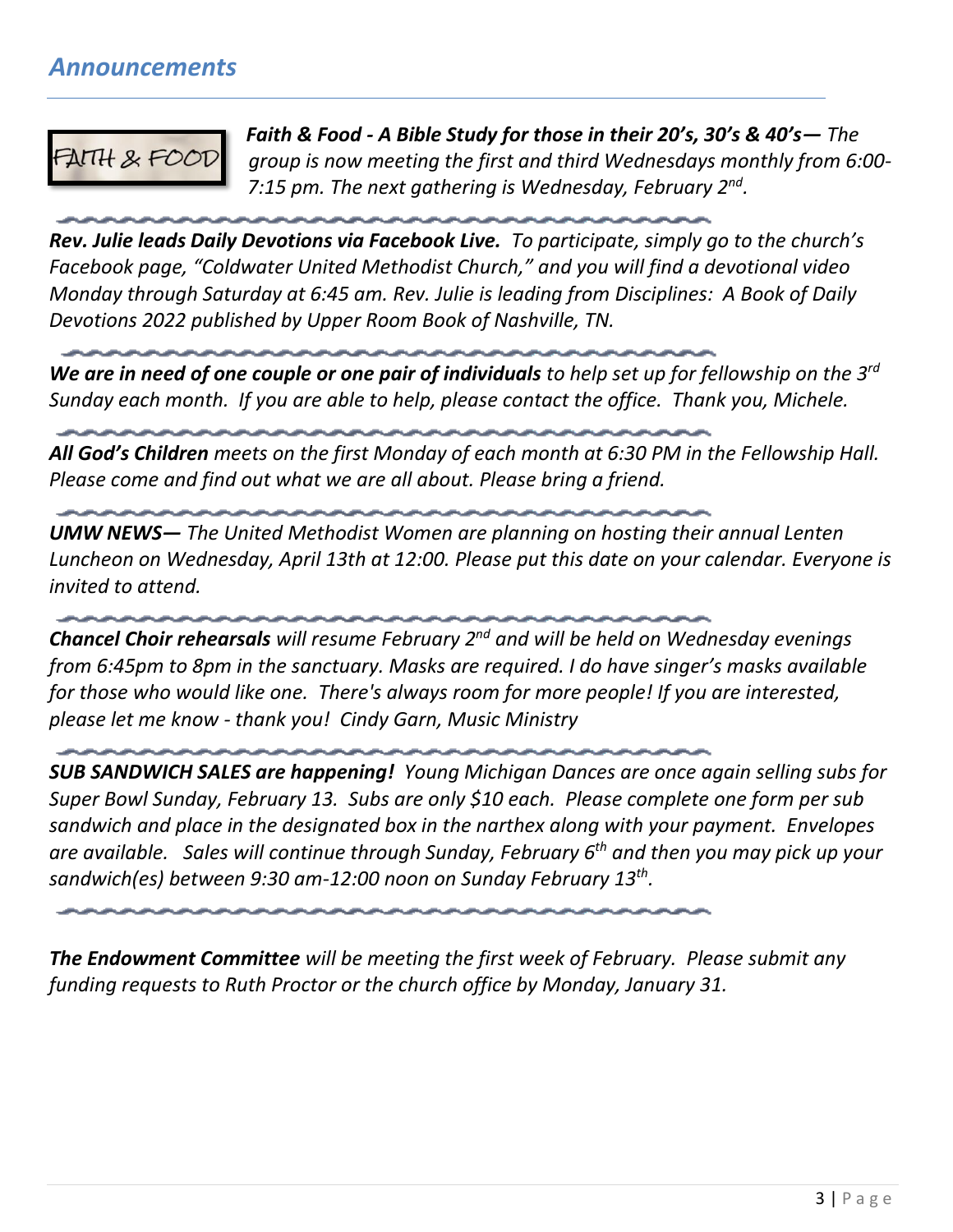*The Omicron Variant of COVID-19 is affecting our community, state, and country right now. In consultation with the CUMC COVID-19 Task Force, below is what will be happening until January 30, 2022:*

- *Worshipping virtually is strongly encouraged via Facebook and/or YouTube. If anyone feels he/she/they must attend in-person worship, he/she/they must commit to wearing masks and physically distancing 6' from another household. One blended worship service will be filmed at 9:00 am each Sunday and then re-aired on Facebook and YouTube at 10:30 am.*
- *Communion Pods and Remembrance of Baptism Stones are available for pick up throughout the week.*
- *Sunday School is on pause for the next several weeks until we can get beyond this spike in COVID cases.*
- *Fellowship Time is on pause as well because it is hard to stay masked when eating, drinking and talking.*
- *Office hours continue to remain Monday thru Thursday from 9:00 am to 3:00 pm.*
- *Meeting virtually is also strongly encouraged, however the decision will be left up to each committee. Masks must be worn at all in-person gatherings.*
- *The Mary & Martha Diner will remain open in order to provide meals for those who depend on these meals for nourishment.*

*UMW Sunday—Postponed—New Date to be determined*

### *Worship Assistants*

|                   | 1/23/2022          | 1/30/2022    | 2/6/2022            | 2/13/2022    |
|-------------------|--------------------|--------------|---------------------|--------------|
|                   |                    |              |                     |              |
| Liturgist 9:00 am | Kathy Rockey       | Kendra Shook | <b>Ruth Proctor</b> | Karen Evster |
| Usher 1 - 9:00 am | <b>Sherry Dart</b> |              |                     |              |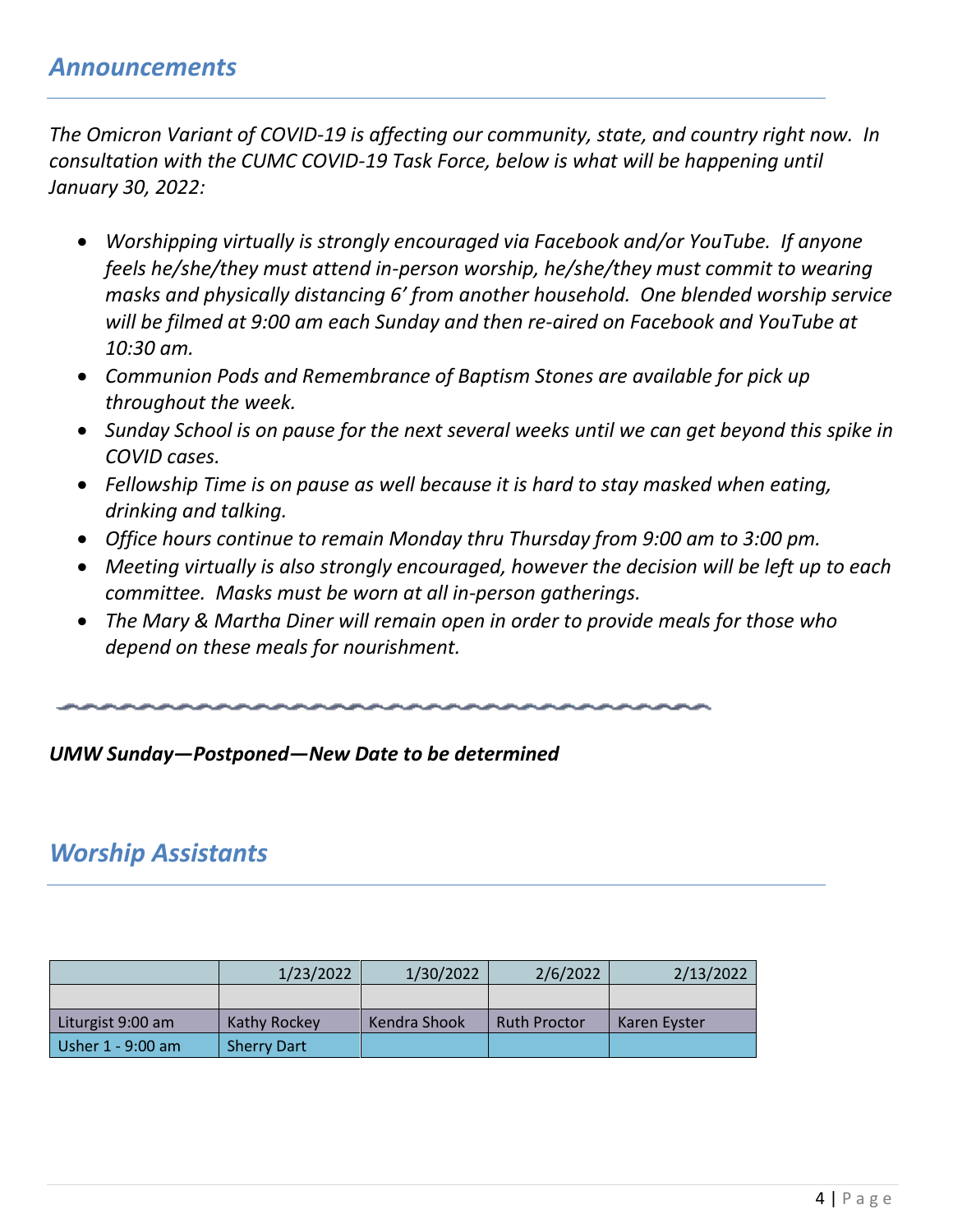## *This Week at CUMC*

*Sunday, January 23—Rev. Julie Yoder Elmore 9:00 am Blended Service—Virtual 9:15 am Children's Sunday School/Pause 10:30 am Blended Service—Virtual only Monday, January 24 6:45 am Online devotions on CUMC Facebook Page 12:30 pm Prayer Group via Zoom Tuesday, January 25 6:45 am Online devotions on CUMC Facebook Page Wednesday, January 26—Bulletin Deadline 6:45 am Online devotions on CUMC Facebook Page 6:00 pm Education Team Mtg. Thursday, January 27 7:00 am Rotary 4:00 pm M&M Diner Friday, January 28—Offices are closed 6:45 am Online devotions on CUMC Facebook Page Saturday, January 29 6:45 am Online devotions on CUMC Facebook Page Sunday, January 30—Rev. Julie Yoder Elmore 9:00 am Blended Service—Virtual 9:15 am Children's Sunday school/Pause 10:30 am Blended Service—Virtual only*

### *Flowers*

*If you would like to purchase altar flowers, please sign up outside Friend's Place. ~ Flowers are \$25*

#### *Attendance*

| Jan 16 | In-person 14 |            |
|--------|--------------|------------|
|        | Virtual      | <i>108</i> |

## *Special Sundays*

✓ *April 10 Easter Music Special*

### *Looking ahead…*

| <b>February 6</b> | <b>Beth Karney Preaching</b> |
|-------------------|------------------------------|
| <b>March 2</b>    | Ash Wednesday                |
| March 6           | <b>First Sunday in Lent</b>  |
| April 10          | Palm Sunday                  |
| April 14          | <b>Maundy Thursday</b>       |
| April 15          | <b>Good Friday</b>           |
| April 17          | <b>Easter Sunday</b>         |